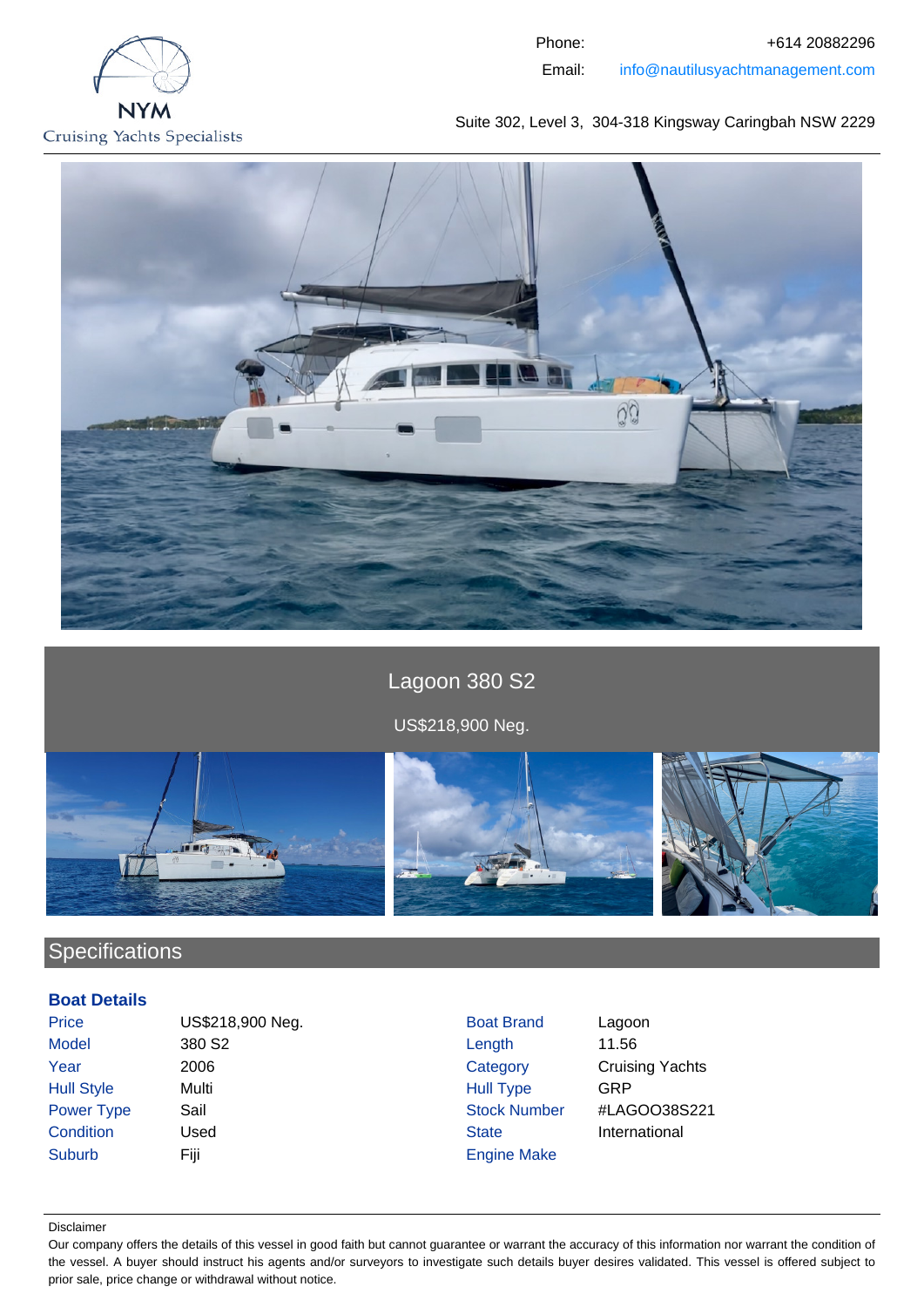

## **Description**

FLIP FLOPS HIGHLIGHTS!

LAGOON 380 S2 - 4 CABINS / 2 HEADS VERSION

IDEAL FOR LIVE-ABOARD AND LONG DISTANCE CRUISING

HUGE PROFESSIONAL REFIT IN THREE STAGES FROM 2017 TO 2020 IN PREPARATION FOR CIRCUMNAVIGATION (read on for detailed description)

MARINE ELECTRIC AND ELECTRONIC ENGINEER OWNER SPECIFICALLY EQUIPPED THE YACHT FROM BARE TO FOR WORLD CRUISING

LAGOON 380 S2PREVIOUSLY LIGHTLY USED AS BOAT MANAGED BOAT SHARE YACHT IN THE FRENCH CARIBEEAN

ALL NEW UPHOLSTERY, COCKPIT AND DECK SHADES AS WELL AS SAIL BAG, TRAMPOLINES, GENOA UV STRIP ETC.

ALL NEW STANDING 2018 - RIG CHECK AND TENSIONING 2021

ALL RUNNING RIGGING 2019 - 2020

ALL NEW BLOCKS AND MOST OF THE DECK HARDWARE REPLACED 2019

DECK CLEATS REMOVED AND RE-INSTALLED WITH SS INTERNAL BACKING PLATES FOR SAFETY

30HP VOLVO ENGINES, RELIABLE, CLEAN AND IN EXCELLENT CONDITION

DOUBLE RACOR FILTERS PLUS FUEL POLISHING SYSTEM ADDED IN 2019

STATE OF THE ART LITHIUM POWER INSTALLATION WITH 600 AH LITHIUM VICTRON ENERGY BMS EQUIPPED BATTERIES NEW 2017

COLOUR CONTROL ELECTRICAL SYSTEM AND CONTROL PANEL INSTALLED 2017WITH BMV 702 BATTERY MONITOR VICTRON ALSO NEW 2017

1.1KW SOLAR PANELS ON CUSTOM SOLAR ARCH NEW 2017

111 L/ H CRUISRO WATERMAKER WITH INLINE TDS METER - 2019

ALL CRUISING ELECTRONICS REPLACED BETWEEN 2017 AND 2020 INCLUDING RADAR, AIS, TWO NEW AUTOPILOTS,

12' AND 9' AXIOM PLUS RAYMARINE PLOTTER (ONE AT HELM AND ONE REPEATED INSIDE WITH FULL ELECTRONIC CONTROL FOR AUTOPILOTS)

IRIDIUM GO! FOR WEATHER ROUTING, SATELLITE COMMUNICATION, ECT.

Our company offers the details of this vessel in good faith but cannot guarantee or warrant the accuracy of this information nor warrant the condition of the vessel. A buyer should instruct his agents and/or surveyors to investigate such details buyer desires validated. This vessel is offered subject to prior sale, price change or withdrawal without notice.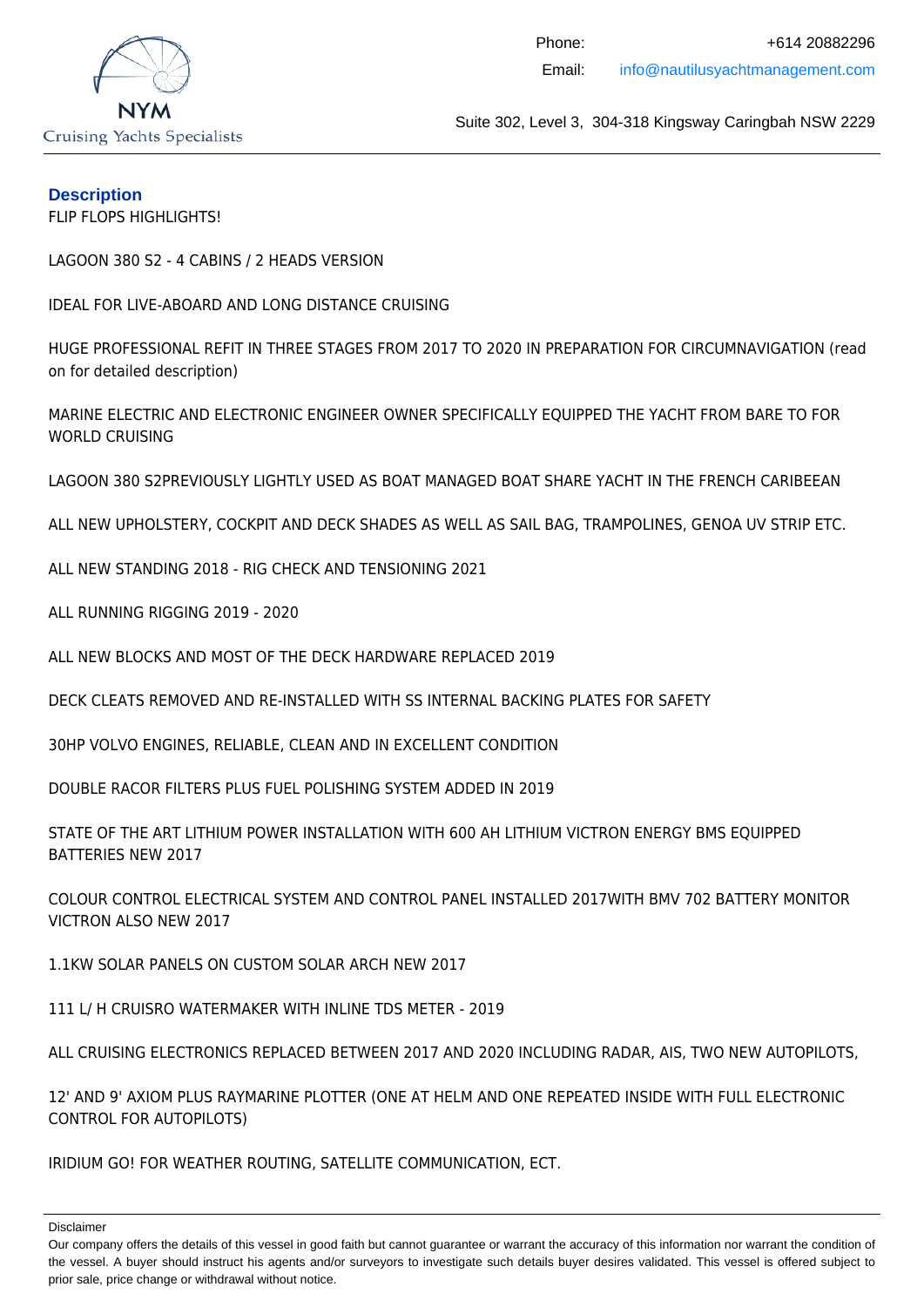

Suite 302, Level 3, 304-318 Kingsway Caringbah NSW 2229

# FUSION RA70N BLUETOOTH STEREO AND 3 FLAT SCREEN SMART TVS (NEW 2019-2020)

# EXTENSIVE RANGE OF VARIOUS BRAND NEW SPARES

SOLD TURN-KEY AND READY TO CONTINUE WORLD CIRCUMNAVIGATION TODAY.

-----------------------------

Awarded most popular Lagoon model ever built , the Lagoon 380 S2 offers very good sea-going capabilities as well as generous accommodations, a large and functional cockpit and a sturdy, compact build that will withstand the test of time, is easy to maintain, and will fit in most cradle or travel lifts where much larger catamarans may need to travel far and wide to find somewhere to get their boat out of the water when needed.

'FLIP FLOPS' is a wonderful opportunity to step aboard a lovingly and ideally equipped affordable world cruising catamaran. Her live-aboard family of 5 years chose this very yacht after extensive searching and equipped it from head to toe with everything needed to live comfortably aboard and provide a suitable home for their two teenage children. Her owner, a marine electric and electronic engineer who had his own business until deciding on a sabbatical with his family used all of his knowledge and expertise to transform and equip this little yacht, including a power bank and suit of electronics you would normally find on a Superyacht. For a family wishing for ultimate comfort, yet prefer the sturdy, safe and manageable assets offered by this highly-sought after Lagoon 380 S2 will make an enviable choice.

Read on for the full description! We have included in the inventory the extraordinary list of upgrades from 2017 to 2021. Flip Flops is sold turn key and in beautiful condition, with the only items on the 'to-do' list interior varnishing in some areas in the salon and salon floor. The oven also shows its age but the sellers are willing to replace is at their cost for the new owners or to discount the price accordingly if the buyer prefers to chose his own model.

A near new OC Tender from the renowned NZ manufacturer is available as a separate sale for an interested buyer, as well as a Parasailor in very good condition. The sellers decided to list these two items separately in order to keep the price down for a buyer preferring an alternate choice of tender who who would not make use of a Parasailor.

This Lagoon 380 S2 is priced for a quick sale and available now.

For more information or to organise an inspection please contact our friendly team at Nautilus Yacht Management. We would be delighted to assist you in every way and to help you make your cruising dream come true. Our agency specialises in cruising yachts and is very involved with the cruising community. We can answer all your questions regarding offshore purchase, import, registration, etc. and help you at every stage of this exciting journey!

--------------------

# A WORD FROM THE OWNERS:

"Before buying Flip-Flops we spent two years researching options as to what would be the most suitable cruising boat for our family. The first conclusion that we came to is that any future boat had to be a Catamaran. My husband has a balance issue so we needed the most stable boat we could find that was in our price range. This ruled out monohulls for us.

After tons of research, we knew that the Lagoon 380 was the perfect boat for us. The 380 is incredibly roomy for a

Our company offers the details of this vessel in good faith but cannot guarantee or warrant the accuracy of this information nor warrant the condition of the vessel. A buyer should instruct his agents and/or surveyors to investigate such details buyer desires validated. This vessel is offered subject to prior sale, price change or withdrawal without notice.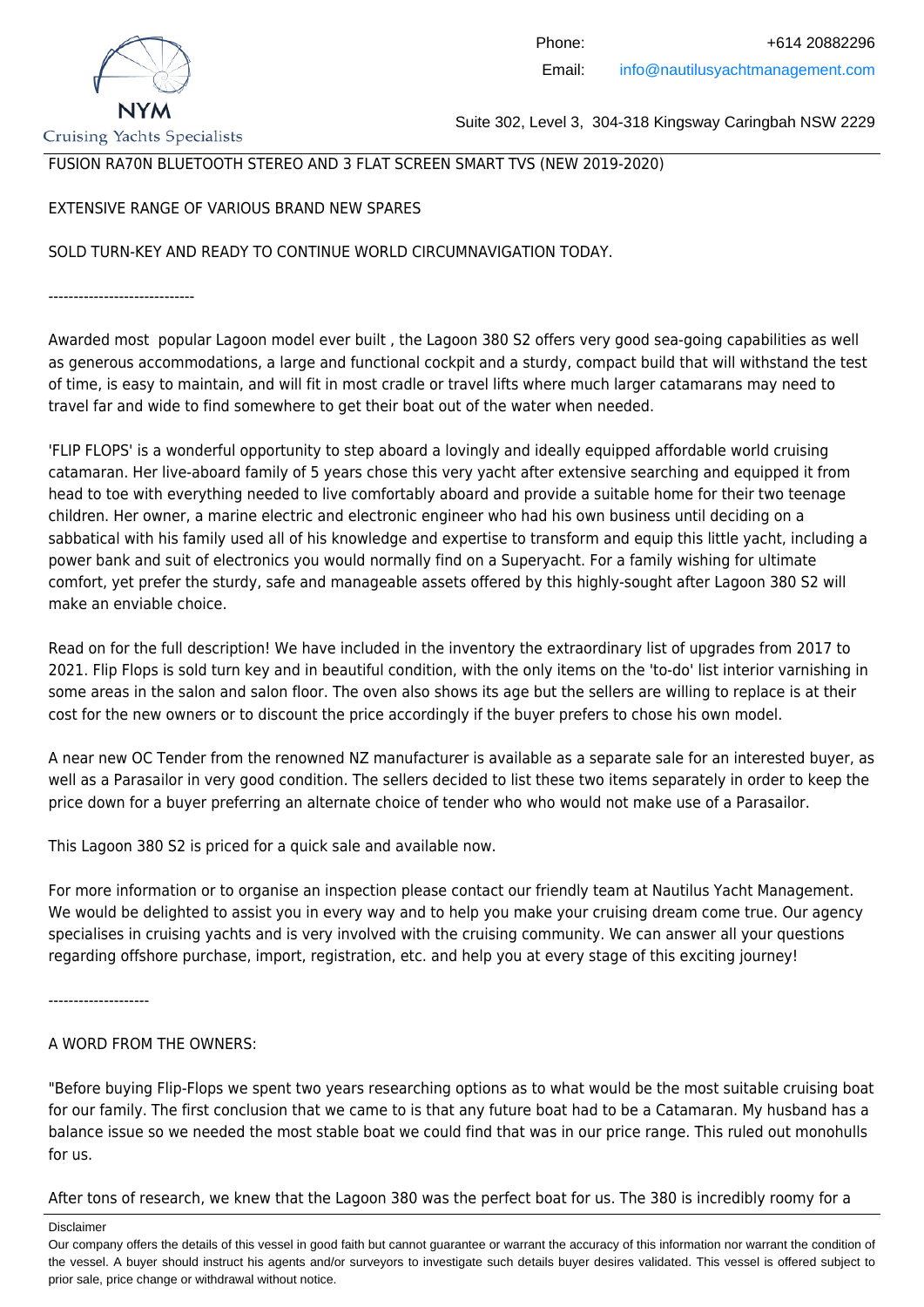

38-foot boat, being an older design quality mattered and the 380 is a well-built solid boat with thick solid fiberglass below the waterline. Furthermore, for a smaller catamaran, the 380 has tons of storage space.

Initially, we were hell-bent on buying a 3 cabin owners version, however, after climbing onboard our first owner's version (after having looked at a 4 cabin the day before) it became immediately apparent to us that the nice big luxurious we cabin in the one hull came at a massive price 25% of the boat storage space lost! More than that, when we are on a passage, or going to remote spots, we load up the forward bunk with spares and provisions. With an owner's version, this just isn't possible. For this reason, one rarely hears of families cruising on 3 cabin versions of the 380.

Once we had come up with a shortlist of boats, we drew up a plan to visit all of the boats on our shortlist. It just so happened that of the boats we were looking at, 5 were in Martinique, and one was in St. Lucia. We set up meetings with brokers and jumped on a plane.

One thing we wanted was a basic boat. No added extras. My husband was in the marine Electrical trade and he had the contacts and the expertise to outfit the boat perfectly for our planned long-distance cruising. He wanted to make sure all the systems that were added to the boat worked in concert with each other, and that there was no hodge-podge of mixed systems and vintages of various systems.

Once we stepped on board Flip-Flops, it was apparent to us that this was our boat! She was one of 2 charter boats on the list, the other boats were owner's boats, and unfortunately, most were in poor condition when compared to this professionally maintained charter boat. It was clear that the owners of these other boats were absentee, and these boats were not getting the love they deserved.

Flip-Flops was different compared to other boats. She had been owned by the same owners for 10 years. The owners used her for 3 months of every year, for the rest of the year, for the most part, she was in a long-term charter program with a small boutique company that rented out the boat for six months or longer periods to people who were on sabbaticals. As a result, Flip-Flops was loved far more than almost any other charter boat we have ever seen.

Our plan from the outset was to equip Flip-Flops to be a global cruiser with solid reliable systems that wouldn't let us down. If you look at the electrical system, for example, we have an all Victron System with some components that are often only found on much, much bigger boats. For example, Flip-Flops has a 3.6KW isolation transformer that allows truly global power connectivity, the boat can connect to just about any shore power system in the world, be it 110v or 220v, no problem! Next, she has a 3KW inverter Charger and 1100 watts of solar with each panel connected to its own dedicated MPPT solar charge controller to ensure maximum performance and redundancy. All of this is connected to a Victron Energy Lithium Battery bank with BMS (actually the boat has 2 BMS on board which is unheard of). In total there are 600AH/hr of Lithium. Plus a 115amp and 200A High Output Alternator. In terms of backup systems, she has 2 autopilot computers, 2 chartplotters, and 2 AIS systems.

Other features include, a 111lt/hr (30Gal/hr) dual membrane watermaker that is bulletproof, without any relays or electronics to make it work, an Induction cooktop, almost new rigging and Goose Neck (2018), a brand new life raft (3 months old), and much more.

We have simply loved our life on our 380. In my opinion, they are the best small catamaran ever built and there is nothing on the market today that comes close to the 380. But don't take my word for it, join the Lagoon 380 group on Facebook and find out for yourself.

Our company offers the details of this vessel in good faith but cannot guarantee or warrant the accuracy of this information nor warrant the condition of the vessel. A buyer should instruct his agents and/or surveyors to investigate such details buyer desires validated. This vessel is offered subject to prior sale, price change or withdrawal without notice.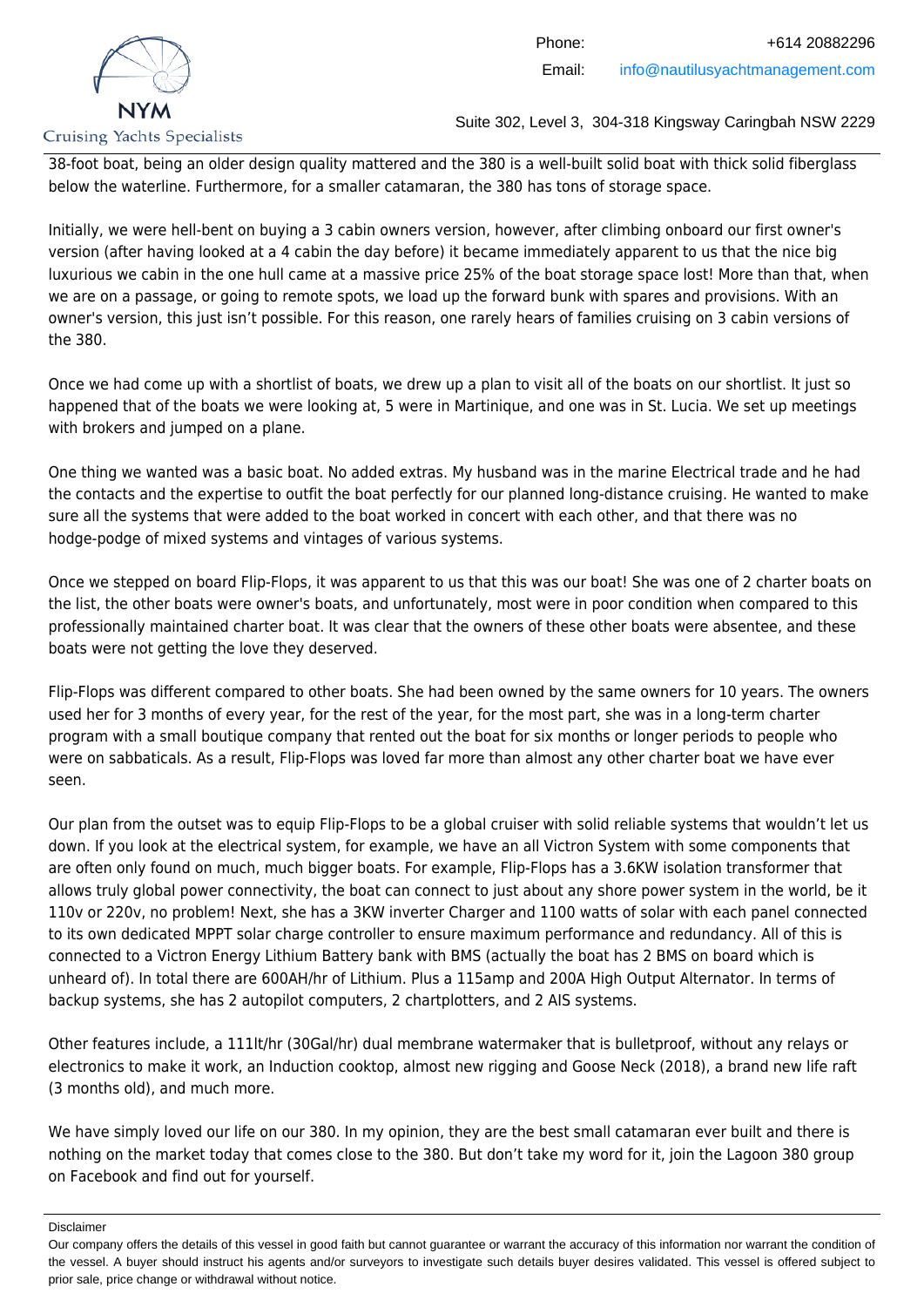

Our adventures on Flip-Flops have been incredible. Since we bought her in the Caribbean, we have lived on her constantly for 5 years. During that time we have done 25,000 miles of cruising. A journey that has taken us up and down the eastern Caribbean twice, Colombia, Panama, through the Panama Canal, up to Costa Rica, six more months in Panama. Our Pacific crossing went directly from Panama City to Nuku Hiva in the Marquesas, a distance of 4,000nm. 27 blissful days on the magnificent wide-open Pacific ocean.

Next, we spent almost two years in French Polynesia, exploring three of the Archipelagoes in intimate detail. Our most recent passage has brought us from Tahiti in French Polynesia to Fiji, where we have fallen in love with the islands and people.

We had no intention of stopping cruising, we got to Fiji fell in love, and decided to stay, It was a tough decision but after 5 years, with our son going to University, and my husband's balance issue, which isn't improving, it is time for a change. Flip-Flops is cruising today and is quite ready to carry on our circumnavigation, as is.

If we were to keep the boat, we would sand and refinish the cabinets in the Salon, which need some TLC. We will replace the salon floor and oven before possession, as the floors are a bit tired. The oven is one of the few things we have not replaced on the boat, and is overdue for replacement.

For the people who are lucky enough to buy Flip-Flops, we will make up a user's manual, as well as walk them through every system on the boat. We are happy to be on speed dial to help get you going should you need any refreshers or need to troubleshoot anything.

We feel very attached to Flip-Flops she's a big part of our story, looking back at it she's our kid's childhood home. We hope whoever comes next, loves her and takes as much care of her as we've tried to do. But most importantly, has as much fun on her as we have had. Maybe you'll be lucky and find the \$1000 Eastern Caribbean Dollar bundle we managed to lose somewhere on the boat 5 years ago!!!"

# GENERAL EQUIPMENT:

All Cushions inside and outside recovered in Sunbrella (Outside 2020 & Inside 2021)Cockpit Back rest cushions added – 2020

Helm seat recovered Sunbrella & flat back rest added – 2020

Cockpit shade – 2020

Front/Trampoline shade – 2020

Sunbrella covered Davit protection points - 2020

Caframo Fans in all cabins and 2x Salon – 2019

Washing Machine Bosch – 2019 (Temporary Install 4th Cabin – can/ will be removed)

Fenders

16x 20lt Spare diesel jugs – 2019

Our company offers the details of this vessel in good faith but cannot guarantee or warrant the accuracy of this information nor warrant the condition of the vessel. A buyer should instruct his agents and/or surveyors to investigate such details buyer desires validated. This vessel is offered subject to prior sale, price change or withdrawal without notice.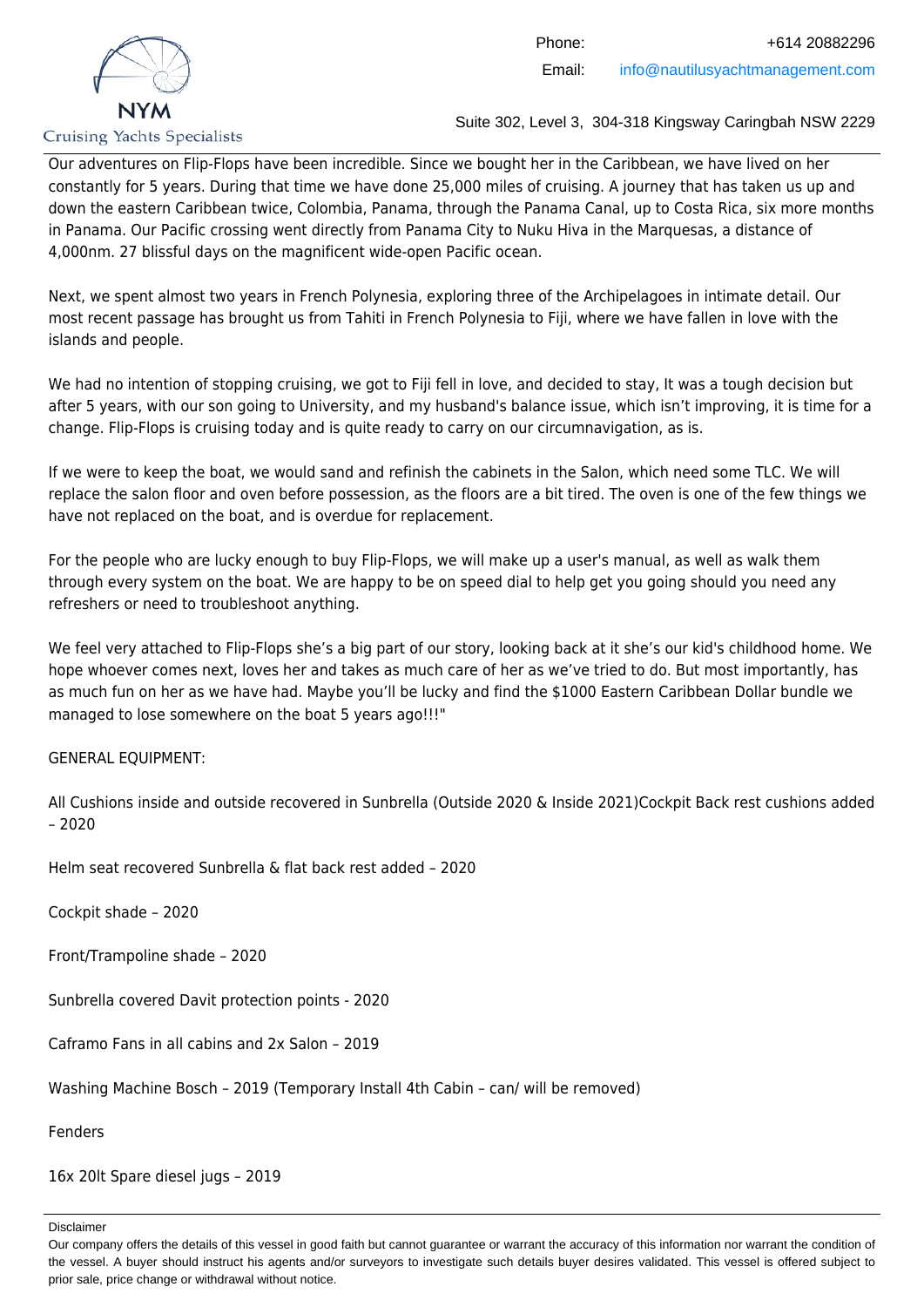

Anchor Rocna 33kg – 2018

Anchor – Spare 20Kg Delta

100m galvanized 10mm anchor chain – 2018

Anchor Bridal replaced -2021

All interior lights LED with ½ salon RED/ White switchable lights

Under Helm Storage Hatch added – 2020

Bilge Pumps – Water Witch solid State Bilge Pump Switches – 2017

Portable High Capacity Bilge Pump – 3700 GPH - 2017

GALLEY:

Standard Lagoon Isotherm Fridge

SnoMaster Expedition Beer Fridge/ Freezer - 80L - 2018

Kenyon 1800W Induction Cooktop - 2019

Oven and Propane system to be replaced/ brought up to pec Oct 2021

New Kitchen Countertop and sunken twin wash basins 2019

Mixer Tap – 2019

Includes all galley equipment/ pots/ pans/ dinner service

#### HEADS:

Toilet Replaced Pt – 2019

Toilet Pump Replaced 2019

New Shower Heads and taps – 2020

All Sanitary Hoses Replaced – 2017

Holding Tank 60mm Dump hoses replaced - 2019

SAILS AND RIGGING:

Disclaimer

Suite 302, Level 3, 304-318 Kingsway Caringbah NSW 2229

Phone: +614 20882296 Email: info@nautilusyachtmanagement.com

Our company offers the details of this vessel in good faith but cannot guarantee or warrant the accuracy of this information nor warrant the condition of the vessel. A buyer should instruct his agents and/or surveyors to investigate such details buyer desires validated. This vessel is offered subject to prior sale, price change or withdrawal without notice.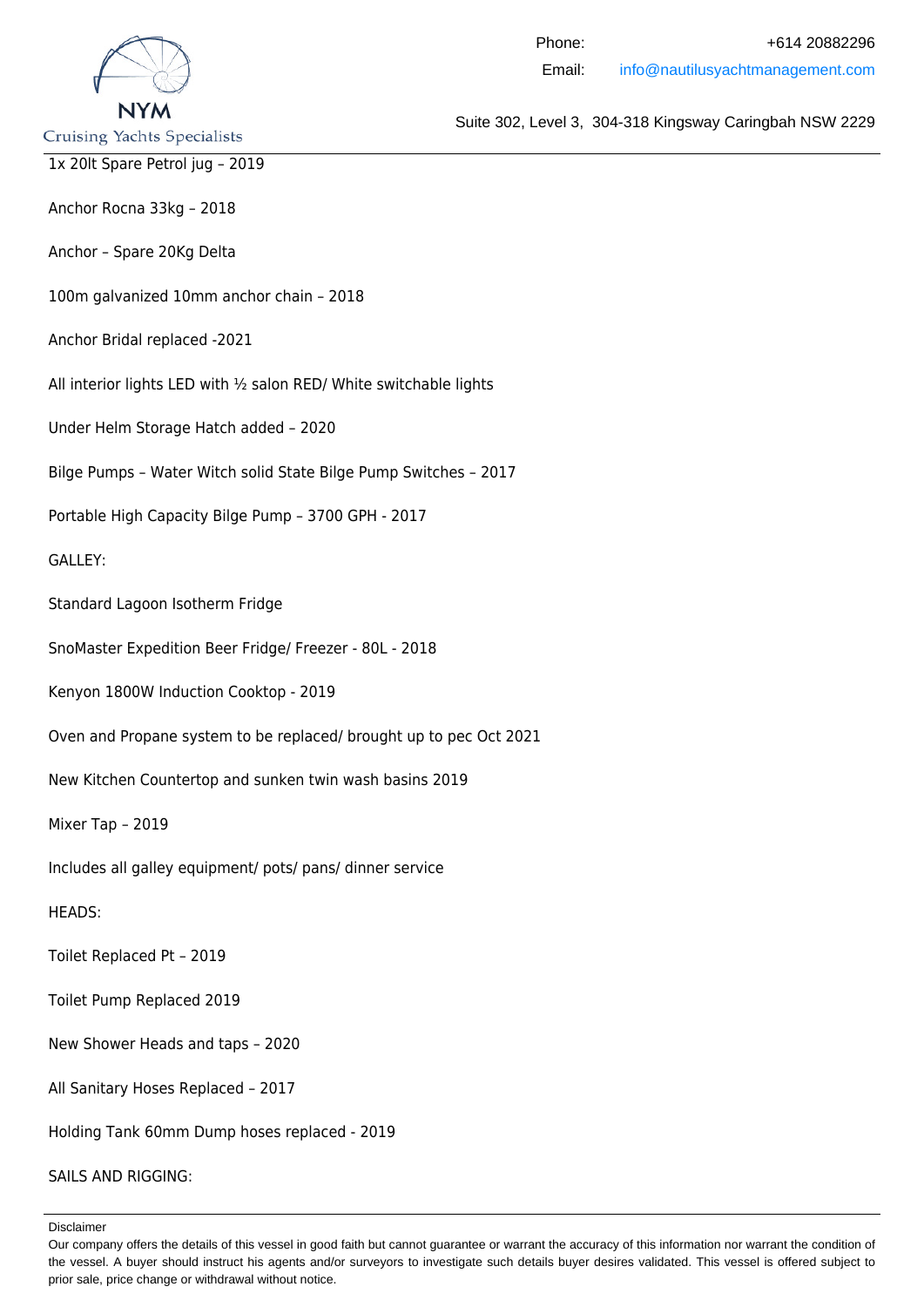

- Rigging Replaced by FKG 2018
- Goose Neck replaced by FKG 2018

Rig Tensioned - 2021

- Full Batten Main Sail (Elvstrom) 2016
- 130 % Genoa (Elvstrom) 2016
- Stackpack 2020
- Lazyjack lines 2021
- Parasailor 105 M2 2019
- Spinnaker Deck Gear
- All lines (including spinnaker. Excl Main Halyard and main sheet) Dynema 2019/ 2020
- All Blocks Replaced Harken 2020
- Genoa Track Replaced with Harken track and new sliders 2019
- Masthead top car replaced Z-Spar 2019
- Mast Head Sheaves Replaced 2019
- Boom Sheaves Replaced 2019
- Mast Turning Block Sheave Holder re-riveted 2019
- DECK GEAR:
- Teak Flag Pole with Sunbrella Flag cover 2020
- Weber Q1000 BBQ with Sunbrella Cover 2018
- Washdown Pump Fresh Water 2019
- BBQ LED Flood Light 2020
- Nav Lights replaced with LED 2019
- Steaming Light Replaced with LED 2019
- Deck Washdown Plug in 2019

Suite 302, Level 3, 304-318 Kingsway Caringbah NSW 2229

Phone: +614 20882296 Email: info@nautilusyachtmanagement.com

Our company offers the details of this vessel in good faith but cannot guarantee or warrant the accuracy of this information nor warrant the condition of the vessel. A buyer should instruct his agents and/or surveyors to investigate such details buyer desires validated. This vessel is offered subject to prior sale, price change or withdrawal without notice.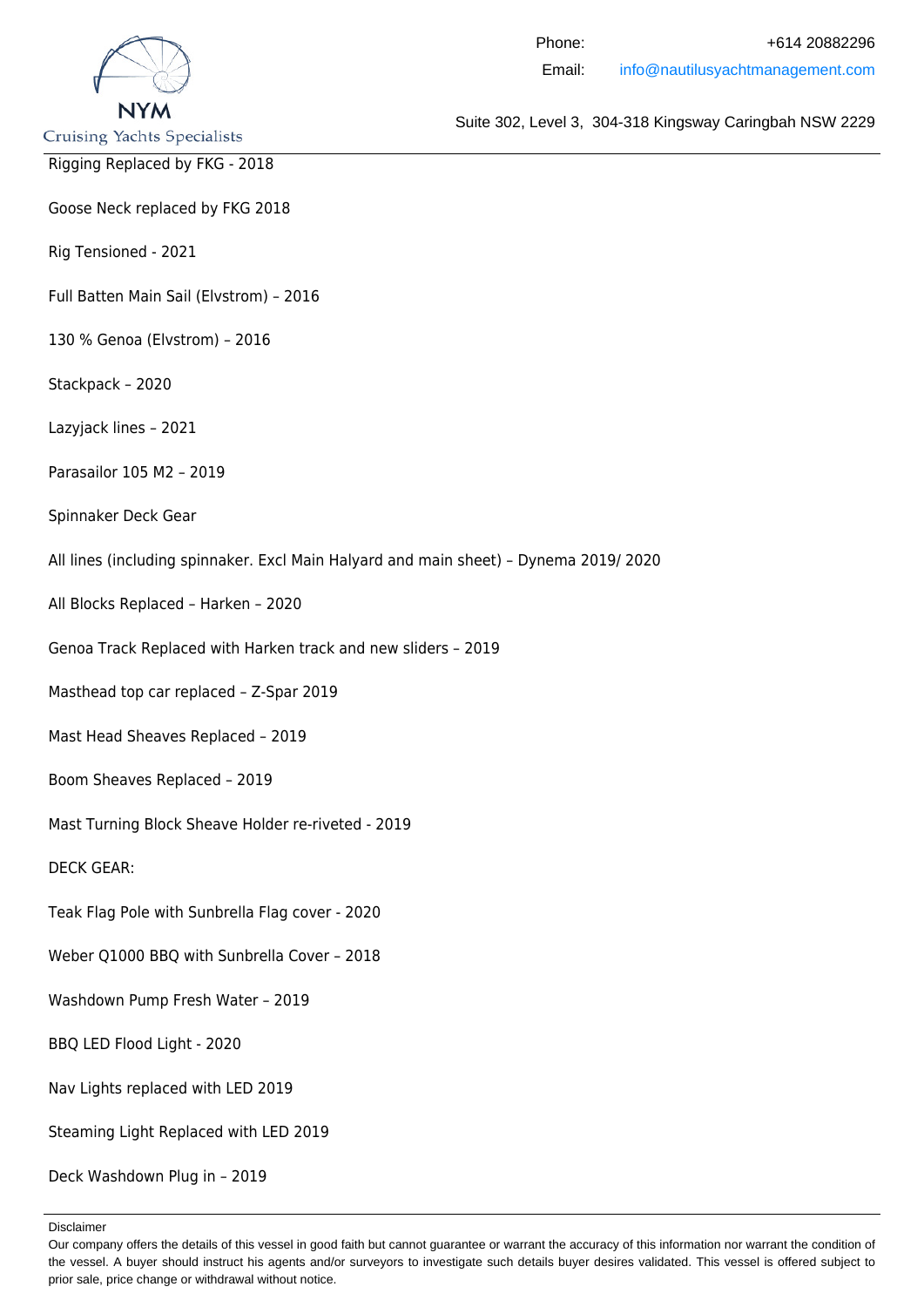

Suite 302, Level 3, 304-318 Kingsway Caringbah NSW 2229

Engine Blower covers rebuilt in Epoxy Glass – 2019

Transom Storage bag – 2020

Trampoline to be replaced - 2020

Transom Shower hose and head – 2020

Installed heavy duty 8mm 316 stainless steel backing plates to all cleats - 2018

Installed Drogue attachment keyplates with backing plates to aft transoms – 2018

Heavy duty drogue bridal with 300ft of warps with quick attachment fittings and swivels – 2018 (unused)

EcoMaxx ARC Compliant Radar Reflector - 2018

#### ELECTRICS:

600ah Lithium Victron Energy BMS equipped Batteries – 2017

3000 Watt Victron Energy Multiplus Inverter (120A Charger) – 2017

3600 Watt Isolation Transformer Victron Energy – 2017

Color Control Electrical system monitoring and control panel – 2017

BMV 702 Battery monitor Victron - 2017

Ve.Net BMS Battery Management System (Victron) – 2017

Start Battery 60Ah - 2019

Start Battery Combiner Victron Cyrix- Lithium - 2017

House Power Protection Relay – Victron Load – Lithium - 2017

All Batteries on individual BlueSeas ANL Fuses

3x 100/30 MPPT Solar charge controllers Victron – 1x 2017 1x 2018 1x 2021

3x LG Neon2R 365 Watt Solar Panels on custom solar arch – 2019

Total solar 1.1 Kw

Electrical distribution busses replaced and rewired with individual system specific bus bars – 2017

WATER:

Our company offers the details of this vessel in good faith but cannot guarantee or warrant the accuracy of this information nor warrant the condition of the vessel. A buyer should instruct his agents and/or surveyors to investigate such details buyer desires validated. This vessel is offered subject to prior sale, price change or withdrawal without notice.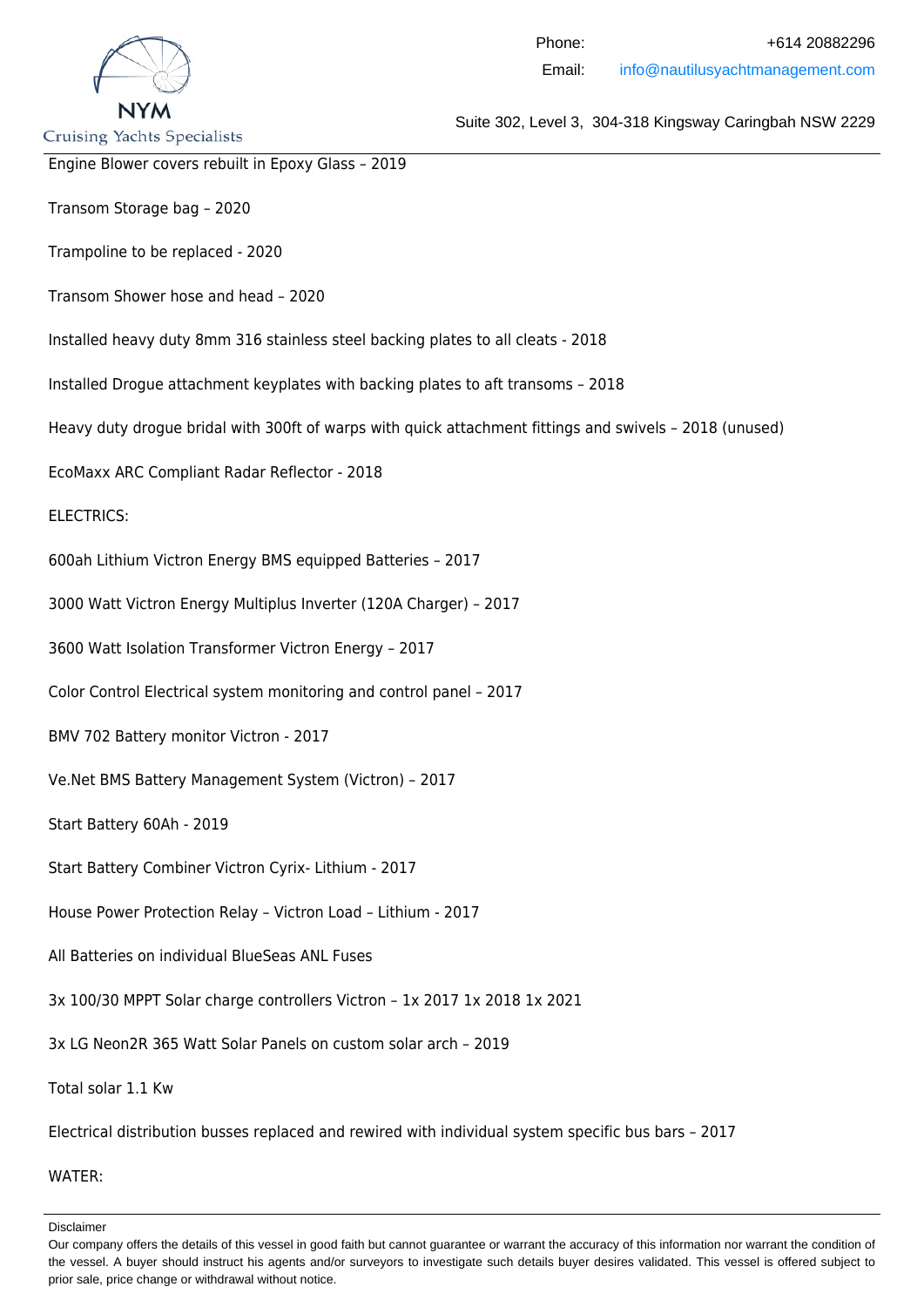

Suite 302, Level 3, 304-318 Kingsway Caringbah NSW 2229

111 lt/hr Watermaker with inline TDS meter – CruiseRo – 2019

Watermaker Tap at galley sink – 2019

4GPH Freshwater System Pump – 2019

Freshwater system accumulator – 2019

INTERIOR:

Salon floors to be redone Oct – 2021

Charcoal Salon cushions – 2021

Salon Table and Nav Station resurfaced - 2017

ELECTRONICS:

12" Chart Plotter Raymarine Axiom Plus at the helm – 2020

9" Chart Plotter Raymarine Axiom at the Nav Station – 2018

VHF Radio Icom M-506 Nav Station – 2018 with Command Mic IV at helm – 2019

AIS Vesper Marine XB-6000 Transceiver – 2017

Radar Raymarine Quantum 2 doppler – 2019

Autopilot 1 Raymarine – 2019

Autopilot 2 Raymarine – Original Works perfectly left inplace as backup

Autopilot Drive Hydraulic L&S Full overhaul – 2019

Control head P70s - Raymarine – 2019

Control Head 2 – P70

Multifunction Wind Instrument i70 – 2017

Compass Ritchie – 2019

EPIRP – ACR 2018

Iridium Go Satellite data and phone – 2019

VHF cable and antenna replaced - 2019

Our company offers the details of this vessel in good faith but cannot guarantee or warrant the accuracy of this information nor warrant the condition of the vessel. A buyer should instruct his agents and/or surveyors to investigate such details buyer desires validated. This vessel is offered subject to prior sale, price change or withdrawal without notice.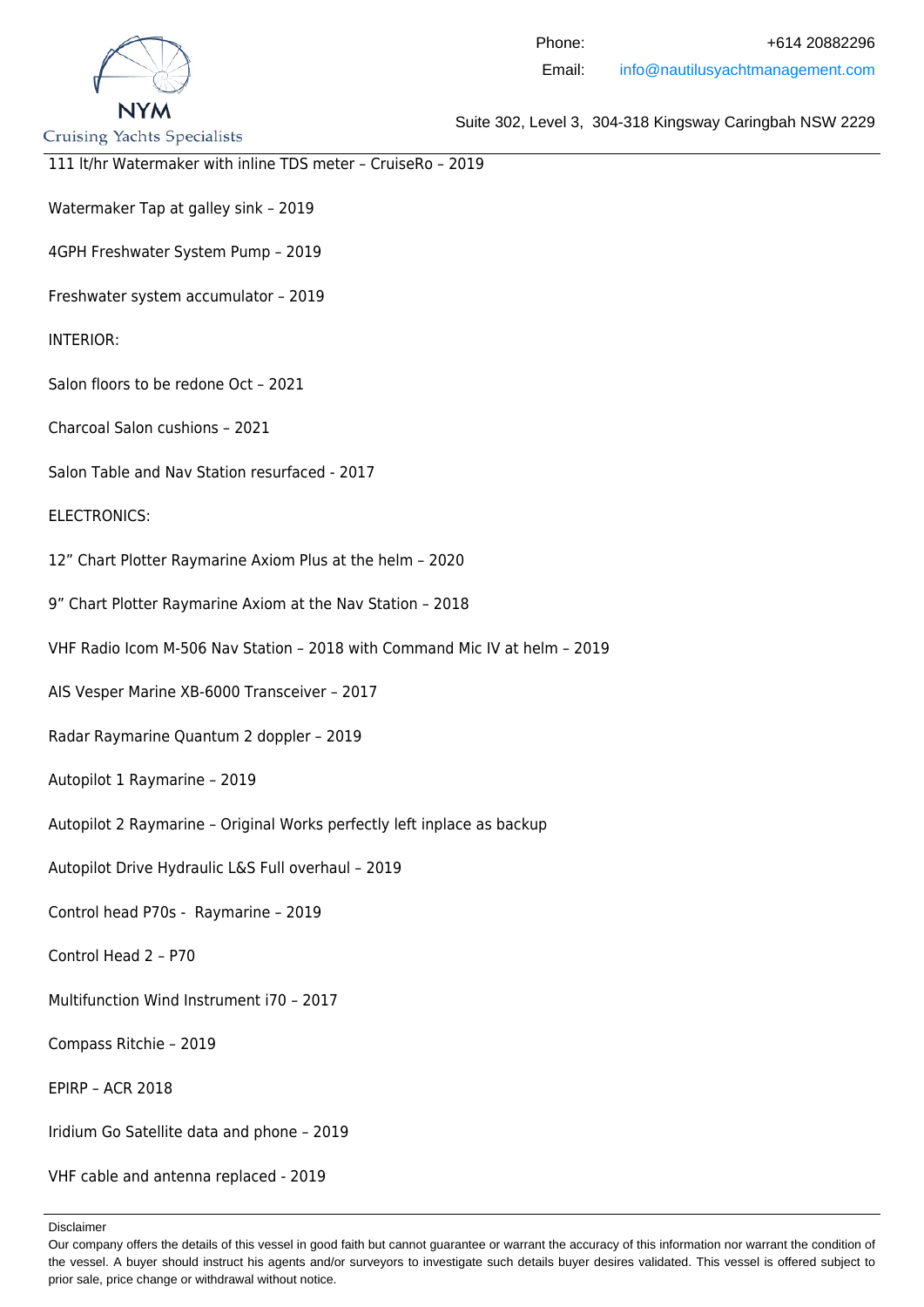

## ENTERTAINMENT:

Fusion RA70N Bluetooth Stereo 4 Speakers – 2018

3 x TVs 1x27"/ 2x32" Smart TV LG – 2019/ 2020

UNDERWATER:

Rudder bearings replaced (top on bottom bearings) – 2019

All Skin fittings and thru hulls replaced with plastic - 2019

Boat sanded down to gelcoat and epoxy barrier layer (Interprotect 2000e 5 layers) - 2019

New Antifoul applied – Nov 2020 at annual haul out

#### UNDERWATER:

Rudder bearings replaced (top on bottom bearings) – 2019

All Skin fittings and thru hulls replaced with plastic - 2019

Boat sanded down to gelcoat and epoxy barrier layer (Interprotect 2000e 5 layers) - 2019

New Antifoul applied – Nov 2020 at annual haul out

SPARES ON BOARD (ALL NEW CONDITION):

Various engine o'rings, seals, washers, nuts, bolts

Various Engine consumables, filters etc.

Various Electrical consumables fueses, relays, etc

Various watermaker Consumables

Electrical engine lift pump

3x engine mechanical lift pumps (bought pack of 5)

Victron BMS Computer

Victron Cyrix Load

Victron Cyrix Charge x2

Victron 12/ 350 watt inverter

Our company offers the details of this vessel in good faith but cannot guarantee or warrant the accuracy of this information nor warrant the condition of the vessel. A buyer should instruct his agents and/or surveyors to investigate such details buyer desires validated. This vessel is offered subject to prior sale, price change or withdrawal without notice.